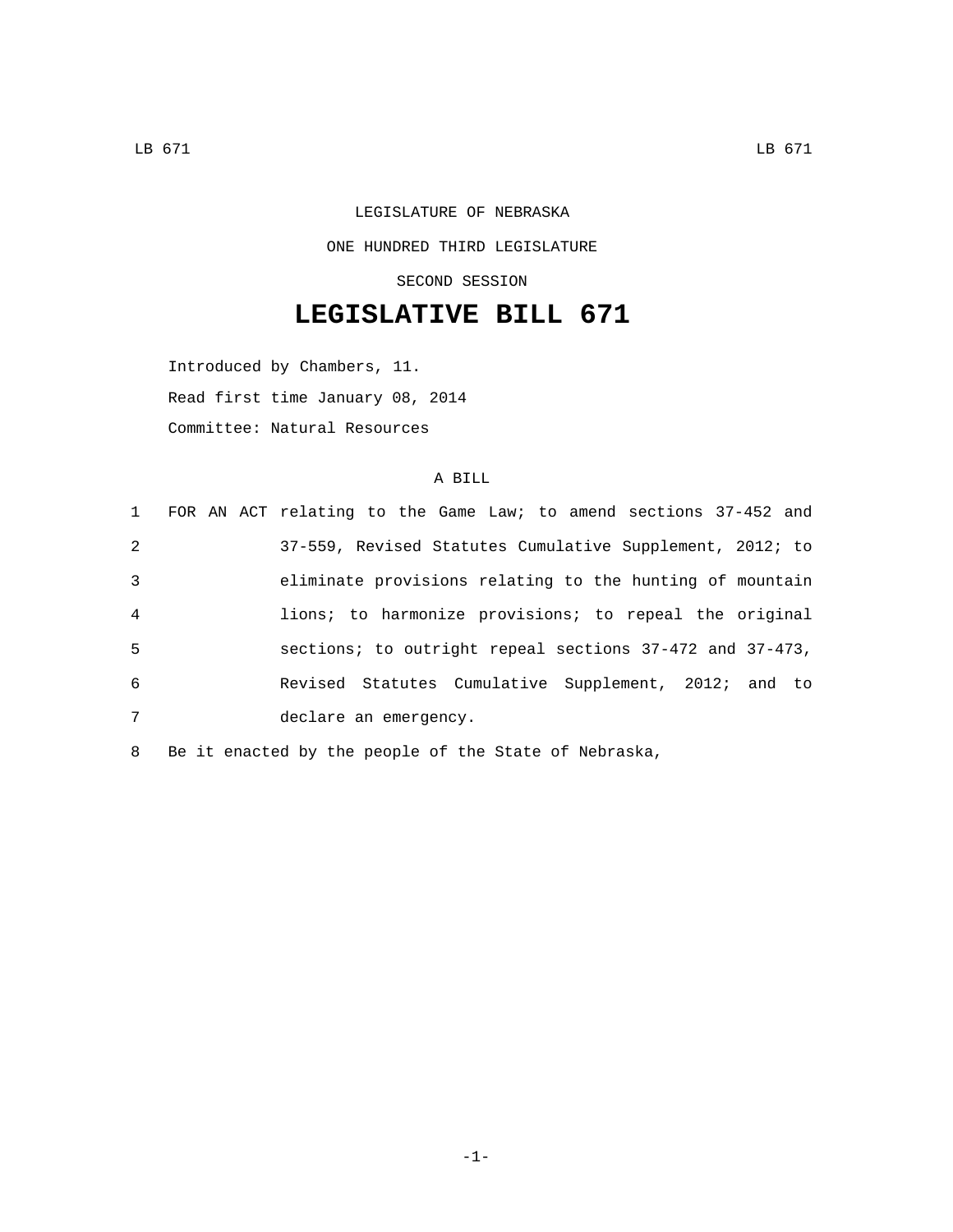1 Section 1. Section 37-452, Revised Statutes Cumulative 2 Supplement, 2012, is amended to read:

3 37-452 (1) No person shall hunt antelope, elk, or 4 mountain sheep<del>, or mountain lions</del> unless such person is at least 5 twelve years of age, and any person who is twelve through fifteen 6 years of age shall only hunt antelope, elk, or mountain sheep, or 7 mountain lions when supervised by a person nineteen years of age or 8 older having a valid hunting permit.

 (2) No person shall hunt deer unless such person is at least ten years of age, and any person who is ten through fifteen years of age shall only hunt deer when supervised by a person nineteen years of age or older having a valid hunting permit.

13 (3) A person nineteen years of age or older having a 14 valid hunting permit shall not supervise more than two persons while 15 hunting deer, antelope, elk,  $or$  mountain sheep<del>, or mountain lions</del> at</u> 16 the same time.

17 Sec. 2. Section 37-559, Revised Statutes Cumulative 18 Supplement, 2012, is amended to read:

 37-559 (1) Any farmer or rancher owning or operating a farm or ranch may destroy or have destroyed any predator preying on livestock or poultry or causing other agricultural depredation on land owned or controlled by him or her without a permit issued by the commission. For purposes of this subsection, predator means a badger, bobcat, coyote, gray fox, long-tailed weasel, mink, opossum, raccoon, 25 red fox, or skunk.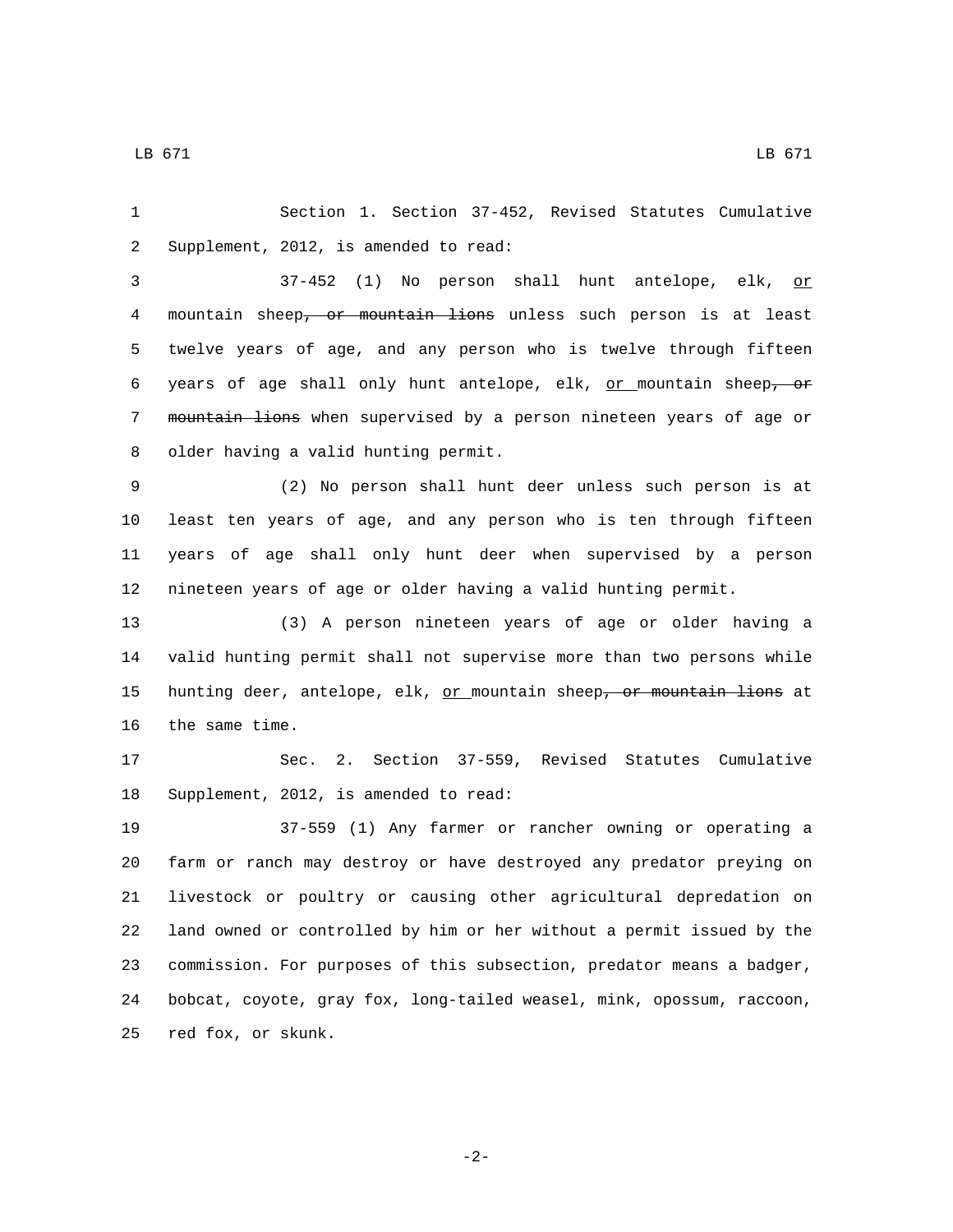| $\mathbf 1$ | (2) Any farmer or rancher owning or operating a farm or               |
|-------------|-----------------------------------------------------------------------|
| 2           | ranch, or his or her agent, may kill a mountain lion immediately      |
| 3           | without prior notice to or permission from the commission if he or    |
| 4           | she encounters a mountain lion and the mountain lion is in the        |
| 5           | process of stalking, killing, or consuming livestock on the farmer's  |
| 6           | or rancher's property. The farmer or rancher or his or her agent      |
| 7           | shall be responsible for immediately notifying the commission and     |
| 8           | arranging with the commission to transfer the mountain lion to the    |
| 9           | commission.                                                           |
| 10          | (3) Any person shall be entitled to defend himself or                 |
| 11          | herself or another person without penalty if, in the presence of such |
| 12          | person, a mountain lion stalks, attacks, or shows unprovoked          |
| 13          | aggression toward such person or another person.                      |
| 14          | $(4)$ $(2)$ This section shall not be construed to allow a            |
| 15          | farmer or rancher or his or her agent to destroy or have destroyed    |
| 16          | species which are protected by the Nongame and Endangered Species     |
| 17          | Conservation Act or rules and regulations adopted and promulgated     |
| 18          | under the act, the federal Endangered Species Act of 1973, as         |
| 19          | amended, 16 U.S.C. 1531 et seq., the federal Fish and Wildlife        |
| 20          | Coordination Act, as amended, 16 U.S.C. 661 et seq., the federal Bald |
| 21          | and Golden Eagle Protection Act, as amended, 16 U.S.C. 668 et seg.,   |
| 22          | the federal Migratory Bird Treaty Act, as amended, 16 U.S.C. 703 et   |
| 23          | seq., or federal regulations under such federal acts.                 |
| 24          | Sec. 3. Original sections 37-452 and 37-559, Revised                  |
| 25          | Statutes Cumulative Supplement, 2012, are repealed.                   |

-3-